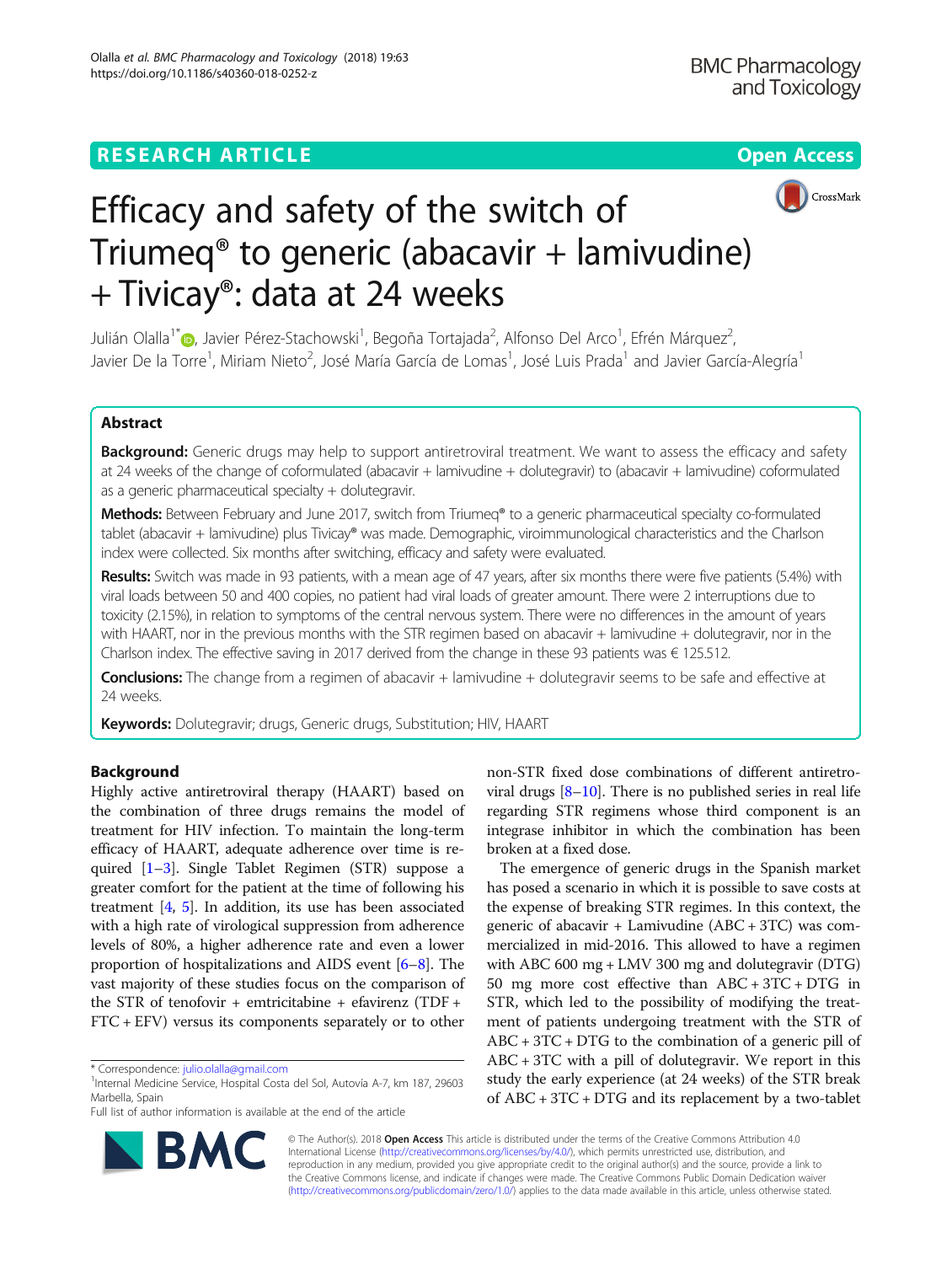regimen based on a generic co-formulation of ABC 600 mg + 3TC 300 mg along with another DTG tablet 50 mg.

## Methods

A transversal retrospective analysis was made in order to examine the evolution 24 weeks after switching the antiretroviral treatment in Costa del Sol Hospital. This is a second level hospital in the southeast of Spain, with a reference population of about 400,000 inhabitants. A population of approximately 1000 patients infected with HIV is followed on a regular basis. In Spain, the economic cost of antiretroviral treatment against HIV is fully borne by the Public Health System, so that antiretroviral medication is only dispensed in hospital pharmacies. In February 2017, a systematic switch was made to the HAART of those patients under treatment with the ABC + 3TC + DTG STR to the combination of a generic co-formulation of ABC + 3TC together with another DTG tablet. Once the change was decided, it was agreed that, at the next medical visit, the prescription of the STR regimen would be changed to 2 tablets. In the Pharmacy Service, the Pharmacist reinforced the information that the doctor had given to the patient, explaining the change of HAART consisting of the modification of the number of tablets maintaining the same combination of active ingredients. In the next visit to the Pharmacy Service after the change of HAART it was verified that the patient was taking the medication correctly, as well as the absence of incidents related to it.

Since then, the prescriptions of ABC 600 mg  $+3TC$ 300 mg + DTG 50 mg have been administered in a two-tablet regimen. Clinical follow-up did not change after the modification of the regimen, but there was a specific follow-up by the Pharmacy area.

The cost of the combination of ABC + 3TC + DTG after the break of the STR tablet is 25% cheaper than the STR. For each patient, the number of days from the change in treatment to December 31, 2017 has been calculated and multiplied by the cost difference between the two alternatives. The sum of this cost difference is the total saving since the measure began to be implemented until December 31, 2017.

The demographic and viroimmunological variables were extracted from the electronic records of the hospital, while the start data of the different antiretroviral treatments were extracted from the pharmacy's computer system. The records were only made available to the authors. Quantitative data are shown as mean and 95% CI, and qualitative variables as percentages. SPSS 20.0 was used to analyse data.

## Results

Between February and May 2017, we proceeded to change from the STR  $ABC + 3TC + DTG$  to the generic

co-formulation of ABC + 3TC together with another DTG tablet in 93 patients. The mean age was 47 years (95% CI: 45–49), with 76% of males. The level of studies was of secondary in 75%, university students in 10% and the rest with elementary studies. The mean of the Charlson index was 1.76 (95% CI: 1.23–2.30) and that of the infection age of 12.33 years (95% CI: 10.53–14.12). 48% were men who had sex with men, 34% heterosexuals and 16% intravenous drug users. 29% had suffered an AIDS event throughout the course of their disease and a quarter had suffered an AIDS event.

The mean time using HAART was 9.6 years (95% CI: 8.14–11.11), and the median number of previous ART was 1, with a median of viral failures of 0 (range: 0–2) and a median of changes due to toxicity of 1. Near 40% of patients had active smoking, 7.5% had active alcohol consumption and 5% had active drug use. 55% did not take other mediations besides ART, while 16% took statins (the most common medication after ARVs), 11% ACE inhibitors and 10% antidepressants. The most frequent comorbidities were depression and dyslipidemia (both with 11.8%), followed by High Blood Pressure (10.8%).

At the time of the change, two patients (2.2%) had viral loads between 50 and 400 copies/mL, while at 24 weeks of the change, 5 (5.4%) had viral loads between 50 and 400 copies/mL, one of these patients was detectable at the time of treatment change. Specifically, they presented values of 65, 92, 103, 118 and 259 copies/mL. Treatment was not changed in any case, remanining all of them undetectable in the next control (week 28). In the case of these patients, there were no differences in the CD4 at the time of the change, nor in the previous years with ART or the time with the STR of ABC + 3TC + DTG. The average of the Charlson index was 1.68 in the undetectables at week 24 and 3.2 in the detectable, without the difference being significant.

Before the change, the average of months with the STR of  $ABC + 3TC + DTG$  had been 12.46 (IC95%: 11.11–13.82). The adherence measured in Pharmacy before and after the change was 98%. At week 24, generic drugs were suspended in two cases (2.15%), due to toxicity (at weeks 13 and 18). The toxicity was due to symptoms of the central nervous system: a worsening of migraine and a burning mouth syndrome. In these two cases of toxicity, treatment was changed to (ABC + 3TC) + raltegravir (RTG).

Patients who discontinued due to toxicity had a higher Charlson index than the rest, although it did not reach statistical significance (2.34 vs. 1.74). No differences were observed in baseline CD4 or in the previous months with the STR of  $ABC + 3TC + DTG$  (834 vs 842 cells/ microL, p n.s.). Although it did not reach statistical significance, the mean time with ART was higher in those who stopped due to toxicity (16 vs 9 years).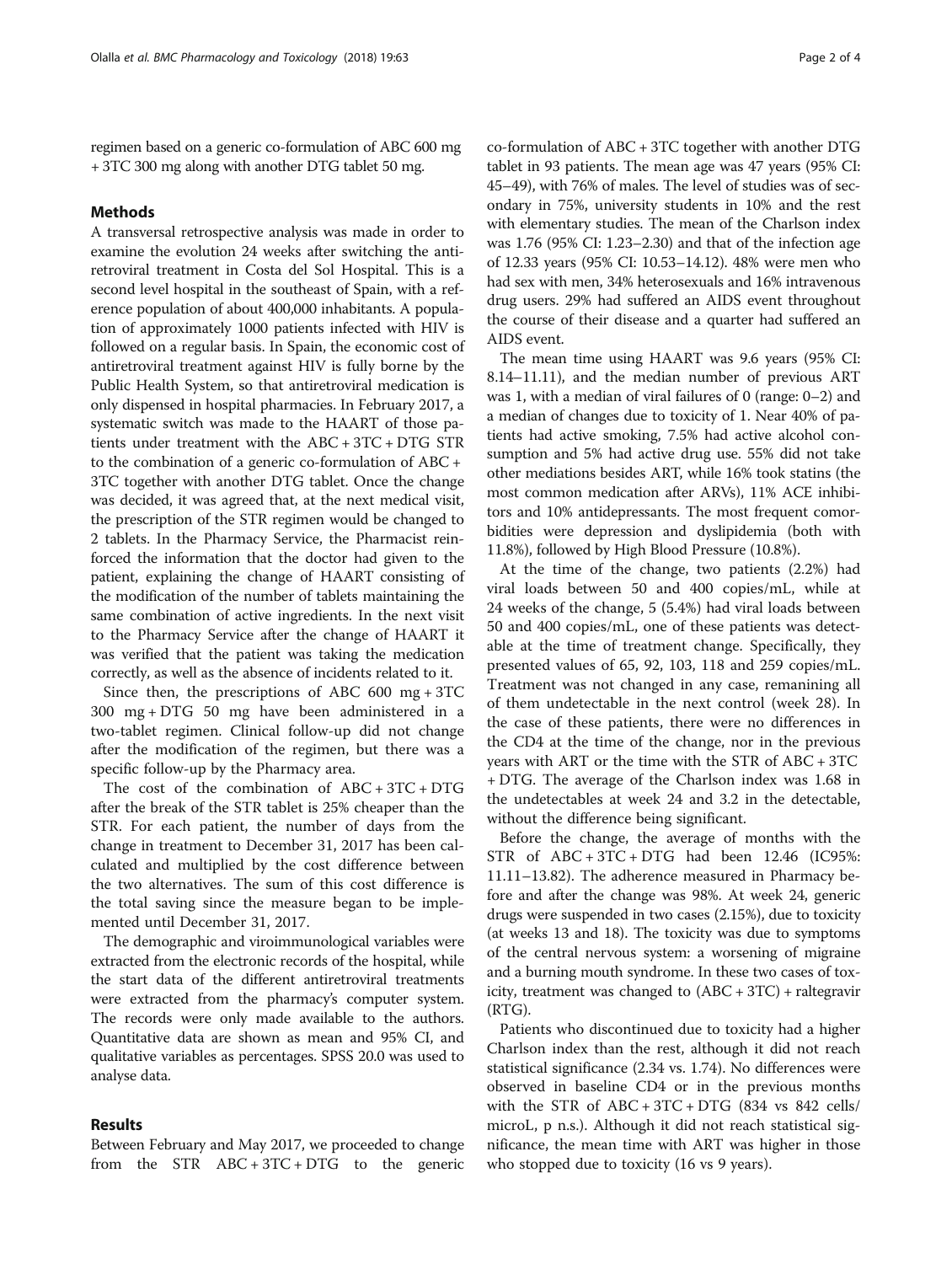<span id="page-2-0"></span>During 2017, there was a saving of  $\epsilon$  125,512 with the change from one tablet per day to two tablets per day in a single shot. The estimated savings for the year 2018 of all these patients (*n* = 93), has been estimated at  $\epsilon$ 154,652 ( $\epsilon$  1,662 / year / patient), taking into account only the medication expenses.

#### **Discussion**

In our series, interruptions at 24 weeks of HAART with (ABC + 3TC) + DTG were 2.15%, only attributable to toxicity. There are multiple studies that have compared antiretroviral treatments in STR versus regimens of more than one tablet, almost all of them retrospective and, always based on combinations of TDF + FTC + EFV, with very poor representation of other third agents such as rilpivirine (RPV) or elvitegravir (EVG) [\[8](#page-3-0)], but there is no experience communicated with the change from STR of  $ABC + 3TC + DTG$  to its components separately, as is the case of our series. In a prospective study comparing the use of STR with TDF + FTC + EFV versus the administration of its components separately no differences in efficacy were observed at 48 weeks [\[11\]](#page-3-0). When we compared the percentage of interruptions of the combination of  $(ABC + 3TC) + DTG$  at 24 weeks of our study with that published in the real life cohort, we observed that the percentage is similar. A Dutch cohort reported 15.3% of interruptions in non-naive patients with a median of 78 days [[12](#page-3-0)], on the other hand, a German cohort reported a 7.6% interruption in treatments based on dolutegravir after 48 weeks [\[13\]](#page-3-0). The main cause of interruption in both cohorts were neuropsychiatric events, so that, in the German cohort, almost 80% of the interruptions due to this cause had already occurred at the end of the sixth month of follow-up. This cohort showed a percentage of interruptions at 6 months similar to those found in our patients, similar to that described in other cohort studies that have analyzed the durability of antiretroviral treatment based on integrase inhibitors [\[14\]](#page-3-0).

No cases of interruption of the new treatment regimen due to virological failure were described, considering possible blips the five cases of viral load> 50 and < 400 copies/ mL. The adherence measured in Pharmacy was not compromised either, although it is certain that, in previous studies, regimens of more than one tablet have been associated with less adherence than those of multiple tablets, with the risk of selective adherence. This fact was not observed in our cohort. On the other hand, the two cases of toxicity were related to CNS symptoms, although patients had previously tolerated the use of the  $ABC + LMV +$ DTG co-formulated tablet. It could be that both clinicians and patients were especially vigilant in the identification and interpretation of new symptoms after the change of formulations, but it could also be the case that generic pharmaceutical specialties include different percentages of

impurities, as has already been possible evidenced in other fields of Medicine [\[15](#page-3-0)–[17](#page-3-0)]. Nowadays, the most efficient antiretroviral treatment for HIV infection in Spain is, pre-cisely, the ABC + 3TC + DTG (Triumeq<sup>®</sup>) tablet [\[18](#page-3-0)]. The inclusion of generic drugs in antiretroviral treatment could improve efficiency without compromising efficacy.

## Conclusion

In our experience at 24 weeks, the change from a coformulated specialty to a regimen of two tablets with the same components does not seem to have compromised the efficacy of the treatment, providing considerable financial savings. The longer term experience (at least 48 weeks) and in greater number is necessary to confirm this type of actions.

#### Abbreviations

3TC: lamivudine; ABC: Abacavir; DTG: Dolutegravir; EFV: Efavirenz; HAART: Highly active antiretroviral therapy; STR: Single Tablet Regimen; TDF: Tenofovoir

#### Availability of data and materials

The datasets generated and/or analysed during the current study are not publicly available due [they are property of Hospital Costa del Sol] but are available from the corresponding author on reasonable request. The dataset does not contain identifying information for any patients.

#### Authors' contributions

JO: conceived of the study, participated in its design and coordination, performed the statistical analysis and helped to draft the manuscript. JPS: participated in its design, collected data and collaborated in statistical analysis. BT: participated in its design and coordination and helped to draft the manuscript. AA, EM, JDT, MN, JMG, JLP, JGA: participated in its design and helped to draft the manuscript. All authors read and approved the final manuscript.

#### Ethics approval and consent to participate

The study was approved by the Ethics Committee of the Hospital Costa del Sol.

#### Consent for publication

Not Applicable.

#### Competing interests

The authors declare that they have no competing interests.

#### Publisher's Note

Springer Nature remains neutral with regard to jurisdictional claims in published maps and institutional affiliations.

#### Author details

<sup>1</sup>Internal Medicine Service, Hospital Costa del Sol, Autovía A-7, km 187, 29603 Marbella, Spain. <sup>2</sup>Pharmacy Service, Hospital Costa del Sol, Marbella, Spain

#### Received: 5 June 2018 Accepted: 1 October 2018 Published online: 10 October 2018

#### References

- 1. Kaufmann D, Pantaleo G, Sudre P, Telenti A. CD4-cell count in HIV-1 infected individuals remaining viraemic with highly active antiretroviral therapy (HAART). Swiss HIV Cohort Study. Lancet. 1998;351(9104):723–4.
- 2. Montaner JS, Reiss P, Cooper D, Vella S, Harris M, Conway B, Wainberg MA, Smith D, Robinson P, Hall D, et al. A randomized, double-blind trial comparing combinations of nevirapine, didanosine, and zidovudine for HIVinfected patients: the INCAS trial. Italy, the Netherlands, Canada and Australia study. JAMA. 1998;279(12):930–7.
- 3. Williams A, Friedland G. Adherence, compliance, and HAART. AIDS Clin Care. 1997;9(7):51–4 58.